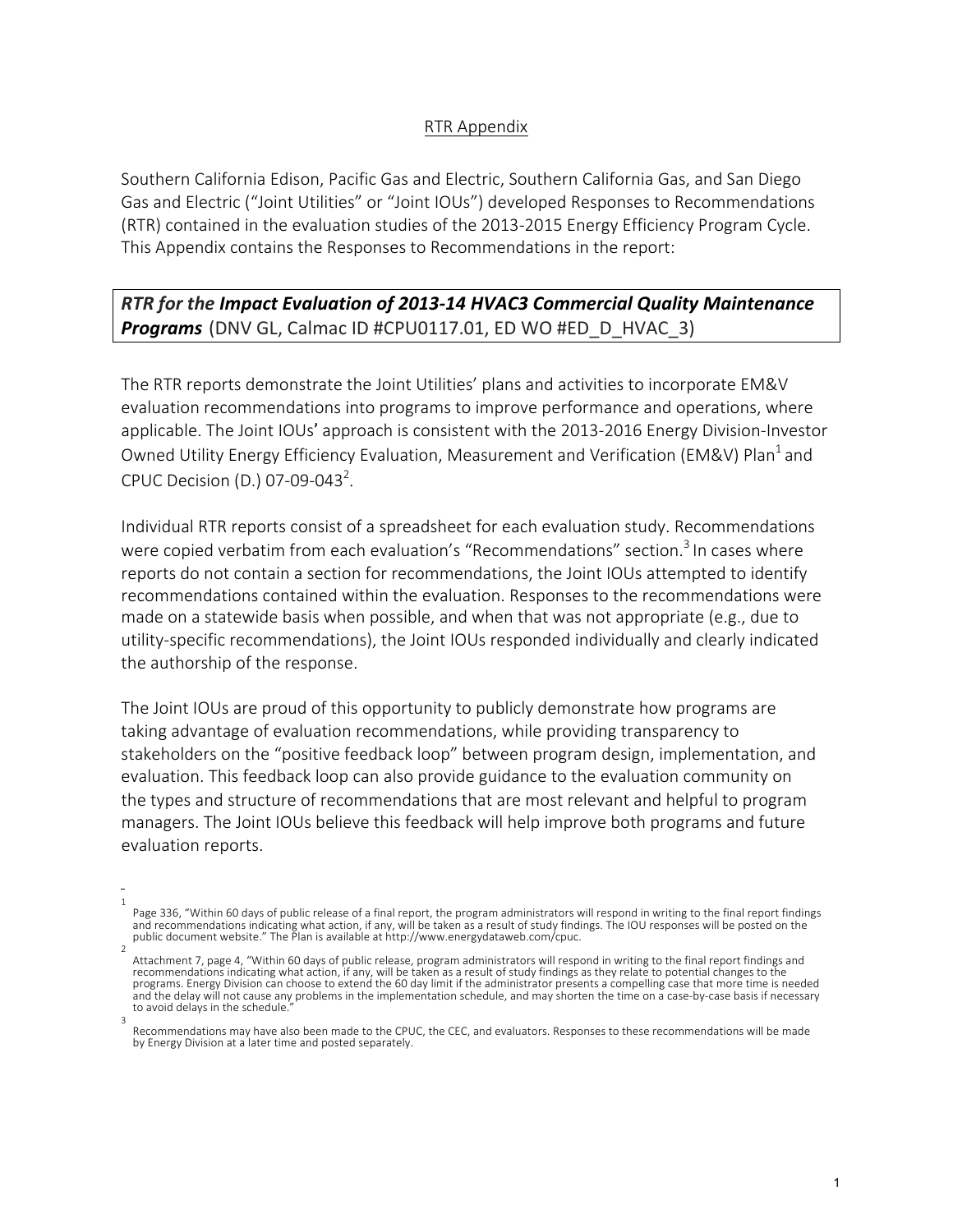## **Impact Evaluation**

Study Title: **Impact Evaluation of 2013-14 HVAC3 Commercial Quality Maintenance Programs** 

**Program: Commercial HVAC Quality Maintenance**

**Author: DNV GL**

**Calmac ID: CPU0117.01**

**ED WO: ED\_D\_HVAC\_3**

Link to Report: http://calmac.org/publications/HVAC3ImpactReport\_0401.pdf

| Item#          | Page # | <b>Findings</b>                                                                                                                                                                                                               | <b>Best Practice / Recommendations</b>                                                                                                                                                                                                                                                                                                                                                                               | Recommendation<br>Recipient | <b>Disposition</b><br>(Accepted,<br>Rejected, or<br>Other) | <b>Disposition Notes</b><br>(e.g. Description of specific program change or Reason for rejection or Under<br>further review)                                                                                                                                                                                                                                                                                                                           |
|----------------|--------|-------------------------------------------------------------------------------------------------------------------------------------------------------------------------------------------------------------------------------|----------------------------------------------------------------------------------------------------------------------------------------------------------------------------------------------------------------------------------------------------------------------------------------------------------------------------------------------------------------------------------------------------------------------|-----------------------------|------------------------------------------------------------|--------------------------------------------------------------------------------------------------------------------------------------------------------------------------------------------------------------------------------------------------------------------------------------------------------------------------------------------------------------------------------------------------------------------------------------------------------|
| $\mathbf{1}$   | $CC-2$ | Evaporator Coil Cleaning: The laboratory test<br>results showed very small impact from<br>evaporator coil cleaning, primarily due to very<br>small changes due to cleaning.                                                   | Recommend minimum fault level threshold for<br>cleaning evaporator coils.                                                                                                                                                                                                                                                                                                                                            | All IOUs                    | Accepted                                                   | While the lab test methodology lacked more realistic impacts to heat<br>transfer degradation that might result in larger impacts, recommendations<br>for a minimum fault threshold is reasonable. Development of a minimum<br>fault threshold would ideally be measurable and quantifiable rather than<br>based on only visual observation. It is not clear how a minimum fault<br>threshold would provide more accurate energy impacts when workpaper |
| $\overline{2}$ | $CC-2$ | Condenser Coil Cleaning: Applying the revised<br>simulation savings across all measure variations                                                                                                                             | Adjust the deemed savings using the new<br>laboratory data in place of previous data.                                                                                                                                                                                                                                                                                                                                | All IOUs                    | Accepted                                                   | energy savings using the Energy Division Dispositoin reduction (PG&E<br>AirCare Plus and SCE CQM) saw kWh realization rates of 109%.<br>This is reasonable, but note that the IOU's differed in initial claimed<br>savings. These adjustments should apply to the baseline savings that each                                                                                                                                                           |
|                |        | resulted in average gross realization rates of<br>69% for electric energy (kWh) savings and 122%<br>for electric demand reduction (kW).                                                                                       |                                                                                                                                                                                                                                                                                                                                                                                                                      |                             |                                                            | IOU claimed based on workpapers. The HVAC-3 study found that the CQM<br>disposition had understated savings by roughly six-fold.                                                                                                                                                                                                                                                                                                                       |
| 3              | $CC-3$ | Coil Cleaning: Baseline for condenser coil<br>cleaning can only be characterized by measuring to collect discharge pressure and outdoor<br>before the cleaning is performed.                                                  | We recommend encouraging the implementer<br>temperature before and after they clean the<br>coil. They would also need to record the<br>refrigerant charge offset. This would build the<br>sample for detailed savings estimates while also<br>allowing for quantification of unit baseline and<br>savings across many more situations than can be<br>addressed within the evaluation budget.                         | All IOUs                    | Accepted                                                   | This would require additional time and testing on the part of contractors,<br>and may require an increase to the incentive.<br>Recommendation from the HVAC3 report includes this statement: "This<br>could be conducted on a sample basis as well after initial ride-along visits<br>with evaluation technicians".<br>Requiring the additional data on a subsample of sites as recommended<br>would align better with cost-effectiveness goals.       |
| Δ              | $CC-3$ | Coil Cleaning: Precision for coil cleaning<br>measures was lower than anticipated.<br>Additionally some of the sites visited did not<br>represent the true baseline state as they had<br>already participated in the program. | Collect more true-baseline data for coil cleaning<br>measures by visiting sites that are entering the<br>program for the first time. Collect additional coil<br>cleaning laboratory data for systems under<br>mixed faults.                                                                                                                                                                                          | All IOUs                    | Other                                                      | This work is currently being conducted by CPUC evaluatiors. This appears<br>to be a directive for EM&V evauators.                                                                                                                                                                                                                                                                                                                                      |
| 5              | $CC-4$ | Refrigerant Charge Adjustment (RCA): Original<br>implementer data supplied to the evaluation<br>team was incomplete.                                                                                                          | Program tracking data should be revised to<br>inclide sticker ID using one of the current data<br>fields based on this finding. Going forward<br>additional care should be taken to make sure<br>that implementer-collected data agrees with the<br>tracking claims. An additional "no-savings"<br>measure may be warranted to capture "test<br>only" activity or actions were currently savings<br>are not claimed. | All IOUs                    | Accept                                                     | All IOUs collect the same preliminary RCA existing ("test-in") data<br>regardless of whether additional work will be performed. Future program<br>data provided for impact evaluations will ensure sticker IDs are provided<br>and data is prepared aligning to evaluator expectations.                                                                                                                                                                |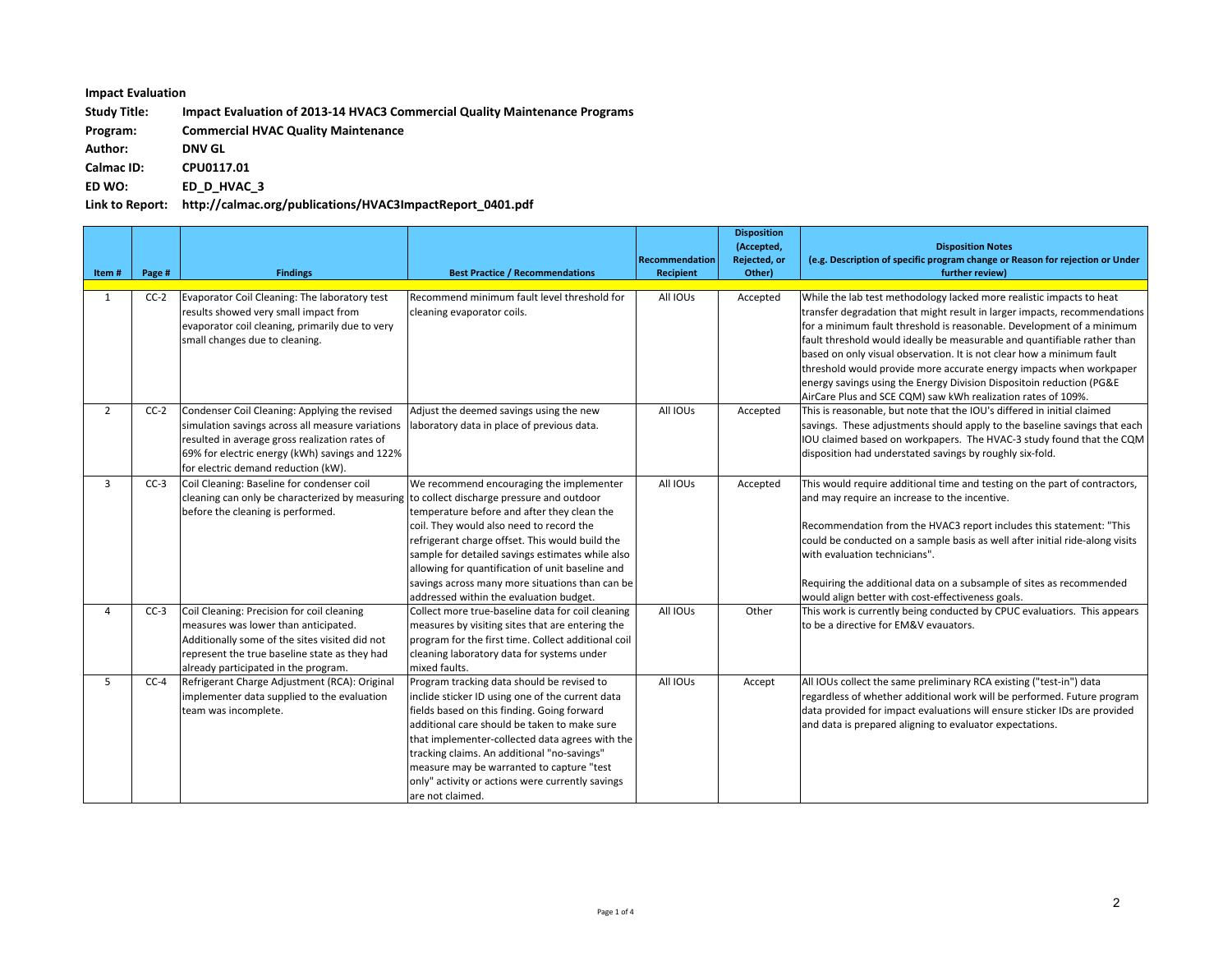| Item#          | Page # | <b>Findings</b>                                                                                                                                                                                                                                                                                                                                                                                                                                                                                                                                                                             | <b>Best Practice / Recommendations</b>                                                                                                                                               | <b>Recommendation</b><br><b>Recipient</b> | <b>Disposition</b><br>(Accepted,<br>Rejected, or<br>Other) | <b>Disposition Notes</b><br>(e.g. Description of specific program change or Reason for rejection or Under<br>further review)                                                                                                                                                                                                                                                                                                                                                                                                                    |
|----------------|--------|---------------------------------------------------------------------------------------------------------------------------------------------------------------------------------------------------------------------------------------------------------------------------------------------------------------------------------------------------------------------------------------------------------------------------------------------------------------------------------------------------------------------------------------------------------------------------------------------|--------------------------------------------------------------------------------------------------------------------------------------------------------------------------------------|-------------------------------------------|------------------------------------------------------------|-------------------------------------------------------------------------------------------------------------------------------------------------------------------------------------------------------------------------------------------------------------------------------------------------------------------------------------------------------------------------------------------------------------------------------------------------------------------------------------------------------------------------------------------------|
| 6              | $CC-4$ | Refrigerant Charge Adjustment (RCA): The ex<br>post estimates of an overall 1.011 adjustment to<br>the electric input ratio (EIR) and 0.869<br>adjustment to unit capacity were lower than the<br>ex ante assumptions of a 1.253 adjustment to<br>EIR and a 0.832 adjustment to capacity for<br>typically installed charge adjustments (those<br>where charge was adjusted <20%).                                                                                                                                                                                                           | Update ex ante estimates                                                                                                                                                             | All IOUs                                  | Other                                                      | This recommendation appears to be a directive for the DEER team Given<br>the very small sample sizes and general lack of precision, it may be better<br>to wait on an adjustment to the DEER RCA ex-ante estimates until<br>additional research is completed. It should also be noted that the<br>realization rates varied dramatically across IOU's and technical<br>methodologies employed by each program. The ex-post adjustment rates<br>also appear to have varied between the Public Comment version and final<br>version of the report. |
| $\overline{7}$ | $CC-5$ | Refrigerant Charge Adjustment (RCA): Using<br>eQuest to simulate savings across population<br>climate zones and building types leads to<br>statewide gross realization rates of 34% for<br>electric energy (kWh) savings and 23% for<br>electric demand reduction (kW).                                                                                                                                                                                                                                                                                                                     | Update ex ante estimates                                                                                                                                                             | All IOUs                                  | Rejected                                                   | The Public Comment version of the report reported 39% gross realization<br>rates for electric energy and 113% for demand reduction, and the program<br>variance was much larger with a range of 3% to 64% gross realization rates<br>across programs. These findings, coupled with sampling issues identified<br>in the report raise serious concerns about the validity and replicability of<br>the final estimates of 34% kWh and 23% kW.                                                                                                     |
| 8              | $CC-5$ | Refrigerant Charge Adjustment (RCA): A critical<br>piece of information was the amount of charge<br>added or removed from the units by the<br>program for sampled units with savings claims.<br>Each IOU stored this critical piece of information<br>in a variety of ways and it required multiple data<br>requests to obtain this information.                                                                                                                                                                                                                                            | We recommend developing a standardized<br>approach for tracking the amount of refrigerant<br>charge added or removed from the HVAC units<br>when the program claims the RCA measure. | All IOUs                                  | Accepted                                                   |                                                                                                                                                                                                                                                                                                                                                                                                                                                                                                                                                 |
| 9              | $CC-5$ | Refrigerant Charge Adjustment (RCA): We<br>assumed the coefficient of variation was 1.0 in<br>selecting our sample size when it was actually<br>much higher given the variables that drive<br>savings (metering device and number of<br>compressors). The larger than anticipated<br>variability means we need a larger sample.                                                                                                                                                                                                                                                             | Collect more RCA data.                                                                                                                                                               | All IOUs                                  | Other                                                      | This appears to be a directive for future EM&V.                                                                                                                                                                                                                                                                                                                                                                                                                                                                                                 |
| 10             | $CC-6$ | Economizer Repair: We developed installation<br>rates based upon the results of field inspections  installation rate<br>of a random sample of 123 units at 45 sites.<br>During the inspections, functional testing of the<br>economizers was performed to determine if the<br>economizers were operating properly. A site-<br>level installation rate was then calculated as the<br>number of properly functioning economizers<br>divided by the number of economizers tested.<br>Program-level results were combined across all<br>IOUs to create a statewide installation rate of<br>56%. | Update ex ante estimates to reflect ex post                                                                                                                                          | All IOUs                                  | Other                                                      | The statewide rate does not apply to all programs and is inconsistent with<br>other areas of the HVAC-3 report where a "pass-through" was granted<br>where data was not evaluated. Where there is no evidence to the contrary<br>and claimed savings are low, the reported savings should be passed<br>through.                                                                                                                                                                                                                                 |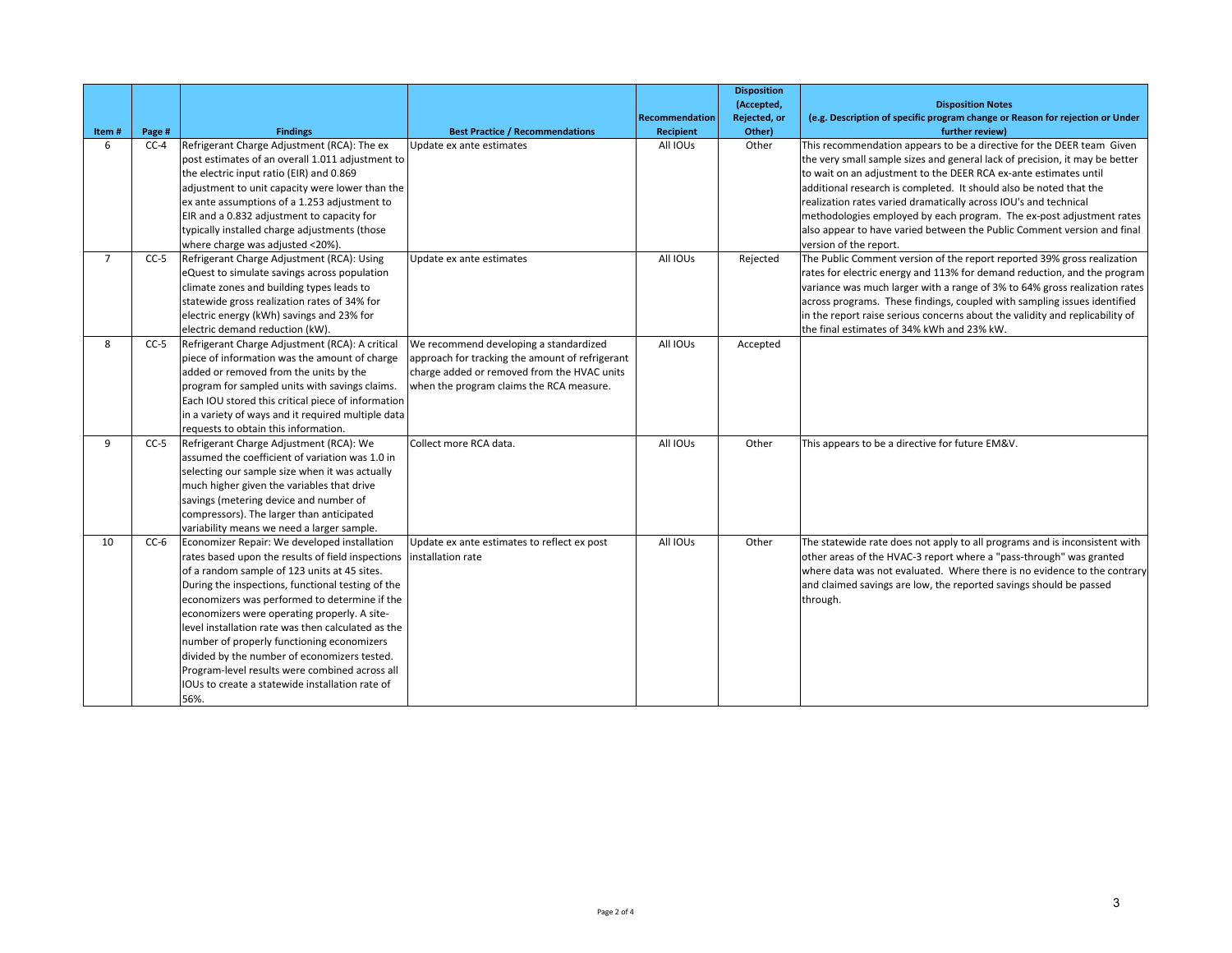| Item# | Page # | <b>Findings</b>                                                                                                                                                                                                                                                                                                                                                                                                                                                                                                                                                                                                                                                                                                                            | <b>Best Practice / Recommendations</b>                                                                                                                                                                                                                                                                                                                                                                                                                                                                       | <b>Recommendation</b><br>Recipient | <b>Disposition</b><br>(Accepted,<br>Rejected, or<br>Other) | <b>Disposition Notes</b><br>(e.g. Description of specific program change or Reason for rejection or Under<br>further review)                                                                                                                                                                                                                                                                                                                                                                                                                                                                                                                                                                                                                                                                                                                                                   |
|-------|--------|--------------------------------------------------------------------------------------------------------------------------------------------------------------------------------------------------------------------------------------------------------------------------------------------------------------------------------------------------------------------------------------------------------------------------------------------------------------------------------------------------------------------------------------------------------------------------------------------------------------------------------------------------------------------------------------------------------------------------------------------|--------------------------------------------------------------------------------------------------------------------------------------------------------------------------------------------------------------------------------------------------------------------------------------------------------------------------------------------------------------------------------------------------------------------------------------------------------------------------------------------------------------|------------------------------------|------------------------------------------------------------|--------------------------------------------------------------------------------------------------------------------------------------------------------------------------------------------------------------------------------------------------------------------------------------------------------------------------------------------------------------------------------------------------------------------------------------------------------------------------------------------------------------------------------------------------------------------------------------------------------------------------------------------------------------------------------------------------------------------------------------------------------------------------------------------------------------------------------------------------------------------------------|
| 11    | $CC-7$ | Economizer Repair: We found many<br>economizers "repaired" through the programs<br>that did not operate.                                                                                                                                                                                                                                                                                                                                                                                                                                                                                                                                                                                                                                   | Requiring the implementers to submit a<br>photograph of the economizer open and closed<br>for each claimed economizer would necessitate<br>the implementer putting the economizer<br>through its paces after installing the measure<br>and increase the number of economizers left in<br>working order. Additionally, requiring the<br>implementer to record the changeover set point<br>data would allow future evaluators to validate<br>the assumptions in the models used to develop<br>ex ante savings. | All IOUs                           | Rejected                                                   | SCE CQM already collects alternate documentation in the form of written<br>technician verification which highlights economizer component condition<br>before and after any repairs are performed. Photos alone would not<br>provide such clear verification nor would they augment verification due to<br>realistic issues with complex rooftop lighting conditions and unit<br>identification (do the dampers shown belong to the unit?). The program<br>currently collects both the existing ("test-in") and modified ("test-out")<br>economizer changeover set point. The program additionally collects<br>information around each and every component in the economizer section,<br>asking the technician to specifically address each component's status and<br>to enter recommendations for repair, replacement, cleaning, or<br>adjustment of each of these components. |
| 12    | $CC-7$ | Economizer Repair: We found many<br>economizers "repaired" through the programs<br>that did not operate.                                                                                                                                                                                                                                                                                                                                                                                                                                                                                                                                                                                                                                   | Coordinate efforts between implementation and<br>evaluation to collect additional data on why<br>economizers are not functioning. Collecting<br>more information to characterize failure modes<br>should lead to more focused repairs in the<br>future. Collecting economizer airflow data to<br>further quantify outside airflow rates is also<br>needed                                                                                                                                                    | All IOUs                           | Accepted                                                   | Programs already collects alternate documentation in the form of written<br>technician verification which highlights economizer component condition<br>before and after any repairs are performed. The program additionally<br>collects information around each and every component in the economizer<br>section, asking the technician to specifically address each component's<br>status and to enter recommendations for repair, replacement, cleaning, or<br>adjustment of each of these components.                                                                                                                                                                                                                                                                                                                                                                       |
| 13    | $CC-8$ | Thermostat Adjustment: DNV GL developed<br>installation rates based upon the results of field<br>inspections of a random sample of 56 units at 11<br>sites. We reviewed tracking data and installation<br>record data from implementers and assessed,<br>via the on-site inspections, the fraction of<br>tracked units that met program- qualifying<br>conditions. Of the 11 sites we visited, six sites<br>had zero thermostats meeting qualifying<br>conditions, bringing down the installation rate<br>considerably. The overall statewide installation<br>rate was calculated to be 30.1% based on a<br>pass/fail assessment of compliance with<br>program qualifications. Due to low precision ex<br>post estimates were not updated. | Collect more thermostat data                                                                                                                                                                                                                                                                                                                                                                                                                                                                                 | All IOUs                           | Accepted                                                   | The program already collects the existing ("test-in") and modified ("test-<br>out") thermostat set point. Thermostat set points for both the existing<br>thermostat and replaced thermostat are required data collection fields.                                                                                                                                                                                                                                                                                                                                                                                                                                                                                                                                                                                                                                               |
| 14    | $CC-9$ | Thermostat Adjustment: Poor pre and post set<br>point data.                                                                                                                                                                                                                                                                                                                                                                                                                                                                                                                                                                                                                                                                                | We recommend encouraging implementers to<br>do a better job recording the thermostat set<br>point temperatures before and after adjustment<br>since this would allow future implementers to<br>modify the ex ante savings assumptions if they<br>are inaccurate.                                                                                                                                                                                                                                             | All IOUs                           | Accepted                                                   | The program already collects the existing ("test-in") and modified ("test-<br>out") thermostat set point. Thermostat set points for both the existing<br>thermostat and replaced thermostat are required data collection fields.                                                                                                                                                                                                                                                                                                                                                                                                                                                                                                                                                                                                                                               |
| 15    | $CC-9$ | Thermostat Adjustment & Supply Fan Controls:<br>We assumed the coefficient of variation was 1.0<br>in selecting the sample but it was actually 1.5.                                                                                                                                                                                                                                                                                                                                                                                                                                                                                                                                                                                        | Coordinate efforts between implementation and<br>evaluation to collect more thermostat and<br>supply fan control data. We need a larger<br>sample to attain better precision on the ex post<br>savings estimates and we would like some data<br>to compare pre-maintenance conditions in the<br>field to implementer data.                                                                                                                                                                                   | All IOUs                           | Accepted                                                   | The program already collects existing ("test-in") and modified ("test-out")<br>thermostat set point and supply fan control fan state data. Recommend<br>that for future evaluations, evaluators start with a more conservative<br>coefficient of variation as a contingency against potential issues.                                                                                                                                                                                                                                                                                                                                                                                                                                                                                                                                                                          |